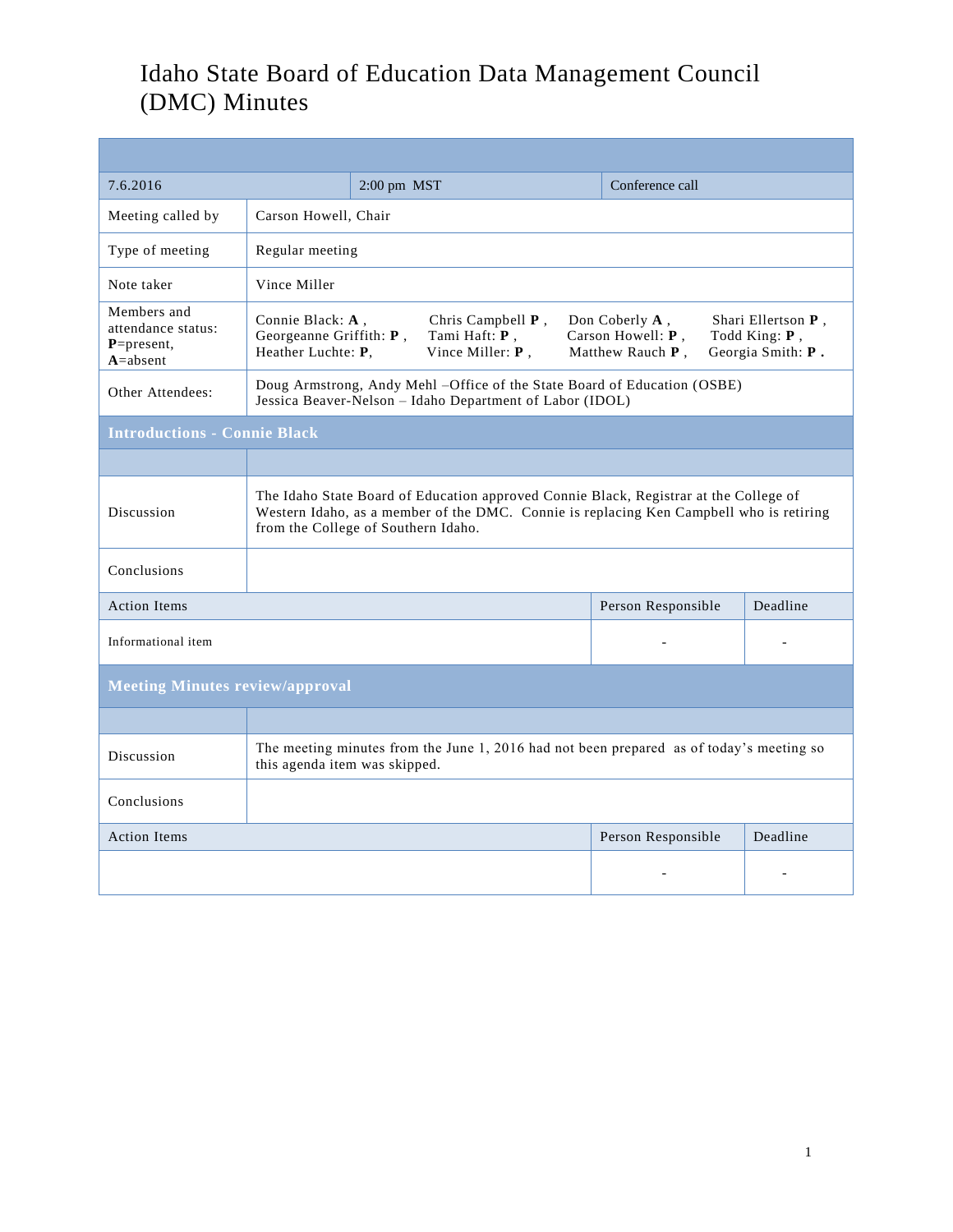## Idaho State Board of Education Data Management Council (DMC) Minutes

| <b>FEDES Data Agreement</b> |                                                                                                                                                                                                                                                                   |                                                                    |                        |  |  |  |
|-----------------------------|-------------------------------------------------------------------------------------------------------------------------------------------------------------------------------------------------------------------------------------------------------------------|--------------------------------------------------------------------|------------------------|--|--|--|
|                             |                                                                                                                                                                                                                                                                   |                                                                    |                        |  |  |  |
| Discussion                  | Andy Mehl provided the DMC with an example of data requested by the Education Northwest<br>organization. Because of the masking requirement of data with less than 10 students the<br>output is not helpful in measuring the impact of the Early College Program. |                                                                    |                        |  |  |  |
| Conclusions                 | A working group comprised of Shari Ellertson, Vince Miller, Todd King, and Chris Campbell<br>will be formed to study the current data masking policy.                                                                                                             |                                                                    |                        |  |  |  |
| <b>Action Items</b>         |                                                                                                                                                                                                                                                                   | Person Responsible                                                 | Deadline               |  |  |  |
| Informational item          |                                                                                                                                                                                                                                                                   | Shari Ellertson. Vince<br>Miller, Todd King,<br>and Chris Campbell | As soon as<br>possible |  |  |  |
| <b>FEDES Data Agreement</b> |                                                                                                                                                                                                                                                                   |                                                                    |                        |  |  |  |
|                             |                                                                                                                                                                                                                                                                   |                                                                    |                        |  |  |  |
| Discussion                  | Andy Mehl gave the DMC a demonstration of the beta version of the SLDS data request<br>portal.                                                                                                                                                                    |                                                                    |                        |  |  |  |
| Conclusions                 |                                                                                                                                                                                                                                                                   |                                                                    |                        |  |  |  |
| <b>Action Items</b>         |                                                                                                                                                                                                                                                                   | Person Responsible                                                 | Deadline               |  |  |  |
| Informational item          |                                                                                                                                                                                                                                                                   |                                                                    |                        |  |  |  |